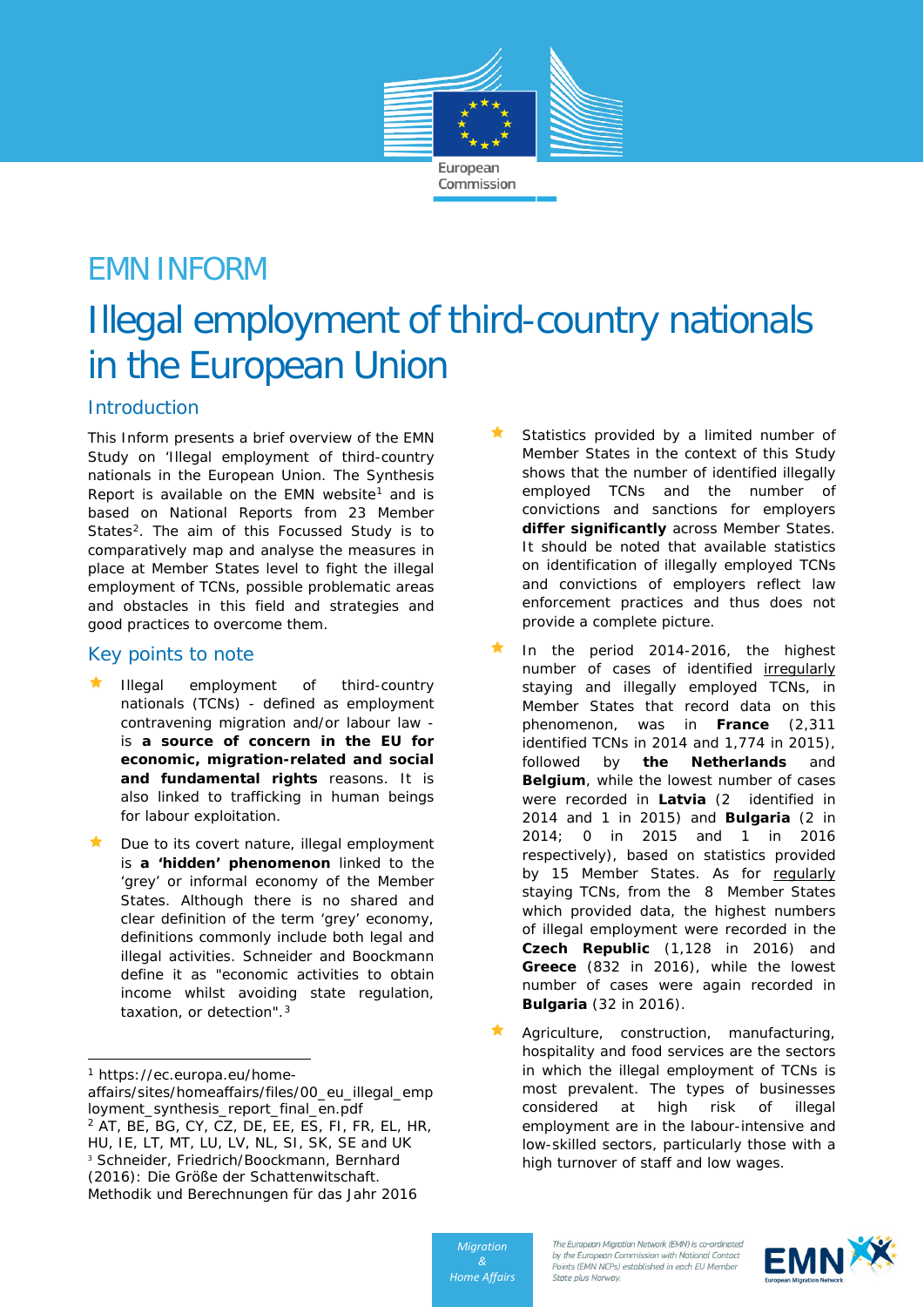- Fighting illegal employment is a policy objective and priority for the EU as a whole and in the Member States participating in this Study. The EU has been mandated to adopt measures to prevent and tackle illegal employment of TCNs, most notably through the **Employers' Sanctions Directive 2009/52/EC**, which tackles irregularly staying TCNs.
- At Member State level, the majority of Member States have recently adopted or are in the process of implementing new measures. These include introduction or increase of sanctions for illegally employed TCNs and employers; establishing lists of trusted or unreliable employers; addressing malpractice of employment intermediaries (e.g. employment agencies); setting up specific offices; running communication campaigns and stepping up and improving inspections.

#### *What does the Study aim to do?*

The Study examines each stage of the illegal employment policy 'cycle' for TCNs: (i) preventive measures and incentives for employers and employees; (ii) identification of illegal employment of TCNs; (iii) sanctions for employers and (iv) outcomes for employees.

#### Figure 1: Illegal employment policy cycle



#### *What is the scope of the study?*

The scope of this Focused Study is illegal employment of TCNs. This study focuses on the illegal (either totally or partially undeclared) employment of the following categories or workers: TCNs regularly residing on the territory of the Member State working illegally – for example, without the right to access the labour market (for instance, some asylum seekers) or who contravene restrictions on their access to labour market, (e.g. students working beyond permitted hours);

Irregularly residing TCNs, i.e. persons who do not, or no longer, meet the conditions to stay in the country. These include TCNs who arrived outside the legal channels of migration and TCNs who continue to reside and work after their permit or visa expired or the conditions for which it was granted are no longer valid.

Illegal employment of TCNs working as selfemployed or as posted workers is not covered by the Study.

*What preventive measures and incentives are in place in the Member States and what success factors contribute to their effectiveness?*

With regard to preventive measures for employers, **information campaigns** targeted at employers on the risks and liabilities of illegal employment have been implemented in 19 Member States. In 7 of these Member States, these campaigns focus on illegal employment in general (and not specifically on TCNs). **Information support** for employers is another preventive mechanism provided by all Member States participating in the Study, typically through online platforms. Furthermore, all Member States require employers to notify national authorities when employing TCNs.

Similar preventive measures for employees include information campaigns (implemented by 13 Member States); information support (available in different forms in all Member States) and notification obligations for commencing employment and changing employer. Protective measures as established by Directive 2009/52/EC also include establishing a **complaints mechanism**, which is available in most Member States participating in this Study.

#### *How do Member States use risk assessments to establish the sectors and industries at risk?*

As stipulated by the Employer Sanctions' Directive (Art. 14 (2)), Member States should identify the sectors of activity which are at greater risk of illegal employment of TCNs. Risk assessments are carried out in all Member States participating in this Study. Depending on the Member State, the authorities most commonly involved in risk assessment are labour inspectorates; immigration authorities; police, border guard and customs authorities and Ministries of Finance and tax authorities. Risk assessments are used by Member States to better target inspections.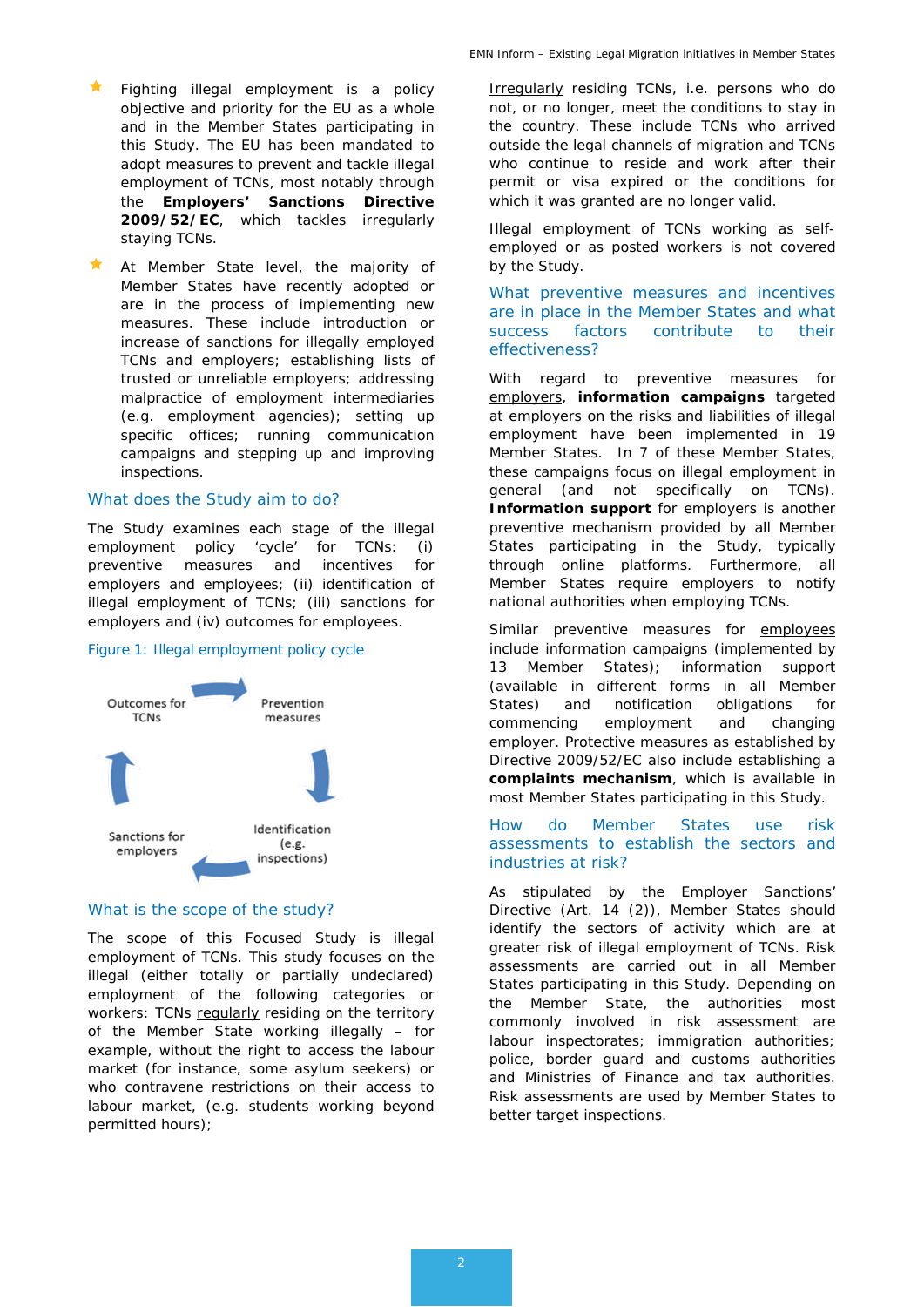#### *How is identification of illegal employment of TCNs organised and carried out in Member States and what are the success factors?*

In the majority of Member States, **labour inspectorates** are responsible for identifying illegal employment and carrying out inspections. Depending on the Member State (see details in the Synthesis report) other competent authorities may include police, border guard and customs authorities, financial police and immigration authorities.

In all Member States, the competent authorities do not have separate functions to specifically target illegal employment of TCNs but carry out inspections for all the population (including nationals of the Member State and EU nationals).

In all Member States, inspections are carried out based on the results of the **risk assessments** of sectors at risk and other methods of inspection planning. Inspections can also be triggered from **signals of irregularities** from the public, including signals from the illegally employed TCNs.

The majority of Member States have a dedicated **hotline where** any individual can call to signal a case of illegal employment but in most cases this hotline is not specifically dedicated to signal a case of illegal employment of TCNs, but for signals in general (including nationals and TCNs).

In all Member States, inspections are carried out **on-site of the workplace**, but can also take place in some Member States at private premises (typically with an authorisation from a judge); company premises and/or offices of intermediaries. While in most Member States, **technical tools and methods** (such as planning maps, manuals, operational guidelines, interview scripts, etc.)

are systematically applied, a few Member States (e.g. LT, LV, SE) reported that such formal tools are not applied and inspections are carried on a case-by-case manner without using common methods and tools.

The effective **cooperation and exchange of information** between different authorities involved in identification, including using common databases is a common success factor. An effective **complaints mechanism** as a protective measure also contributes to successful identification, in especially where the TCN has been subject to particularly exploitative conditions.

**Challenges** identified by Member States include **language barrier** for TCNs to obtain and share information on their rights and communicate effectively during inspections and **insufficient number of staff** to carry out inspections.

#### *What sanctions for employers are in place in Member States and what are the factors affecting their implementation?*

The most common **sanction** – applied by all Member States participating in this Study - is **fines**.

Although applied for both regularly and irregularly staying illegally employed TCNs, the severity of the sanction for employing irregularly staying TCNs is much higher in most Member States. **Imprisonment** is applied as a possible sanction with regard to irregularly staying TCNs in 17 Member States and regularly staying TCNs in 13 Member States.

Other less commonly applied sanctions include **confiscation of financial gains and equipment** (applied in 9 Member States for irregularly staying and 7 Member States for regularly staying TCNs); **ineligibility for public contracts** (applied in 14 Member States for irregularly staying and 14 Member States for regularly staying TCNs); **temporary/definitive closure** (applied in 13 Member States for irregularly staying and 12 Member States for regularly staying TCNs); **withdrawal of trading license** (applied in 10 Member States for irregularly staying and 8 Member States for regularly staying TCNs) and **revocation of residence permit** if the employer is a TCN (applied in 12 Member States for irregularly staying and 11 Member States for regularly staying TCNs).

In general, **procedures do not differ** if the employer did not **intentionally hire irregular workers**. This is mainly due to employers having a responsibility to conduct thorough checks and fulfil the necessary conditions to verify an employee's legal status.

Art. 9(1) of the Employer Sanctions' Directive stipulates that criminal sanctions should be applied in severe cases of illegal employment. The Study found that 17 Member States of the participating 23 Member States comply with the provision, while four Member States (CY, HR, LV and NL) do not apply criminal sanctions in all of the severe circumstances (*IE and UK have opted out of the Directive).*

Sanctions for employers are found to have **deterrent effect** in some Member States but limited effect in others.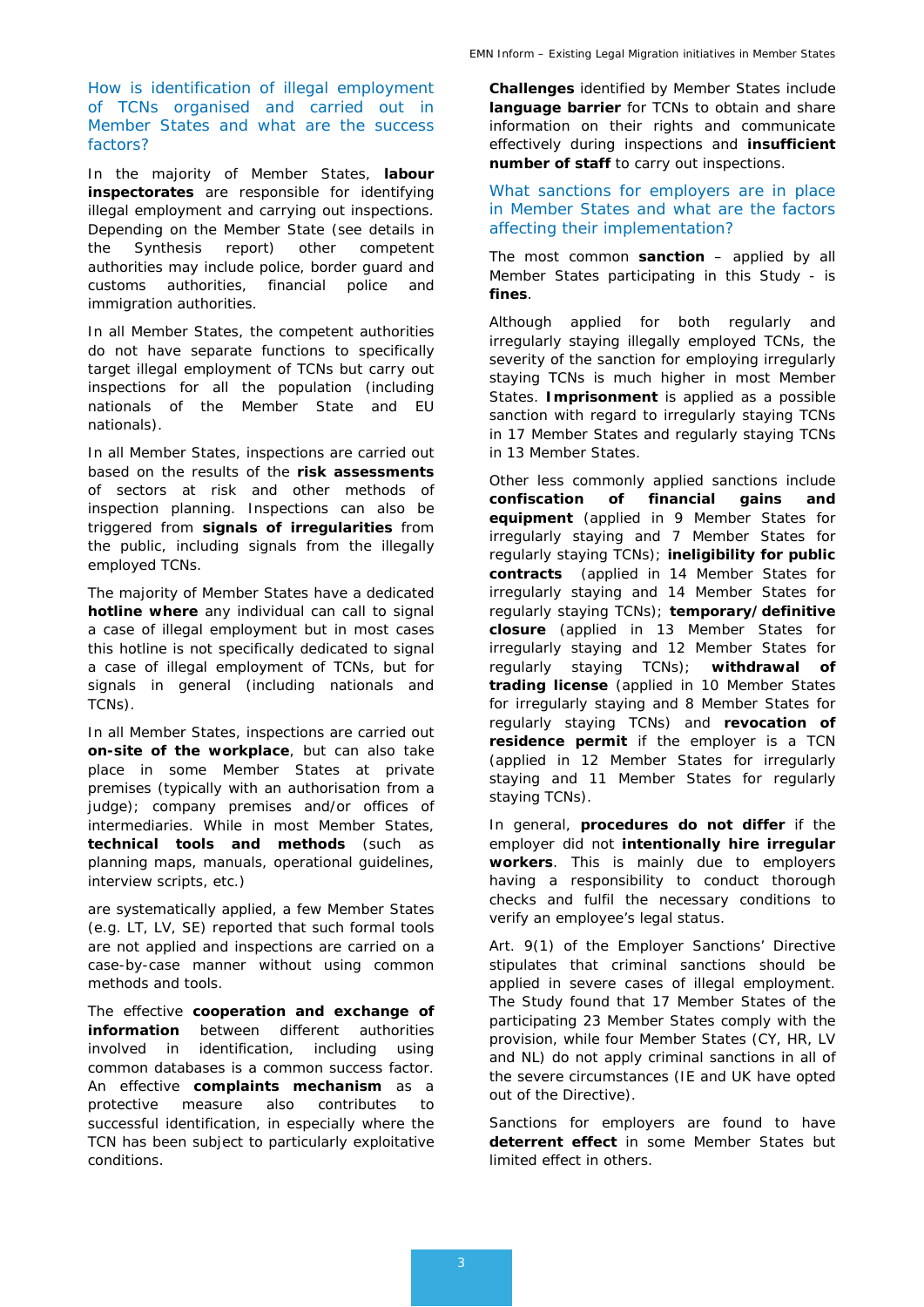Not only the strictness of legislation and levels of sanctions but also the actual application of sanctions is a key factor in deterring employers from illegally employing TCNs. Furthermore, practices of making publicly available the names of employers ('naming and shaming') has been identified as successful in some Member States (e.g. FR, SK).

#### *What are the possible outcomes and/or sanctions for identified illegally employed TCNs?*

Following identification of an illegally employed TCN, there are several **possible outcomes**, including **return**, possibly preceded by **detention** (which is an 'intermediary outcome' and in itself may lead to release, return or regularisation), **fines**, **identification as victims of trafficking in human beings** and **regularisation of residence/work status**. 'Possible outcomes' means that these outcomes are not 'definite' (meaning that Member States will act in one way or another) but they are possibilities depending on the particular case (in some cases subject to discretion of Member States' authorities).

In some cases, outcomes are cumulative (e.g. a return decision may be accompanied by a detention order and an entry ban), while in other cases these outcomes are exclusive (meaning that only one of the outcome is possible – e.g. return decision or regularisation).

The most common outcome for illegally employed and irregularly staying TCNs is the issuance of a **return decision**, which in most cases includes a period for voluntary departure. Member States may also issue an entry ban to irregularly staying and illegally employed TCNs.

In the case of regularly staying TCNs found to be working illegally, the main outcome would be the possibility of **losing residence rights**. A consequence would be the issuance of a return decision.

<span id="page-3-0"></span>Nineteen Member States reported that **detention in conjunction with a return procedure** of **irregularly** staying TCNs found to be working illegally can be applied in some cases. In eleven Member States regularly residing and illegally employed TCNs – who lost their residence rights - can be detained in certain cases. In **Germany**, **imprisonment**  (besides the possibility for detention pending deportation) is a possible sanction for the TCNs in the case of persistent repetition of irregular employment or if illegally employed TCNs commit fraud against the social security system.

As provided by Directive 2004/81/EC<sup>4</sup>, residence permits of temporary duration may be issued to non-EU nationals who are victims of trafficking in human beings. If the irregularly staying TCN is identified as a victim of trafficking of human beings subject to labour exploitation, 21 Member States reported that they may issue (temporary) residence and work permits.

**Regularisation** of TCNs (meaning regularising their status by issuing a residence and/or work permit) found to be working illegally is only possible in 9 Member States for irregularly staying illegally employed TCNs and in 7 Member States for regularly staying illegally employed TCNs (i.e. regularising their work permit). This is usually done on the basis of a **humanitarian residence permi**t in **exceptional circumstances**. Financial fines are applicable in 12 Member States for **irregularly** staying illegally employed TCNs. The fines range significantly across Member States – e.g. from €140-700 in **Latvia** and € 330 in **Slovakia** to up to €5,000 in **Germany** and **Slovenia** and up to £20,000 in **the UK**.

#### *What are the possibilities for illegally employed TCNs to receive back payments and compensation of unpaid wages?*

In 20 Member States, TCNs who are found to be illegally employed (regardless of whether they are residing regularly or irregularly) can make claims against their employer for compensation of unpaid wages for the duration of their employment as under a valid employment contract (including in cases when they have been returned).

In most Member States, third parties with legitimate interest (such as trade unions, organisations of migrant workers), may act on behalf or in support of TCNs.

In addition to employers, direct contractors and other immediate subcontractors can be liable and obliged to pay any outstanding taxes to the state and remuneration due to the TCN.

However, some Member States reported that **in practice TCNs seldom file a complaint** about their working conditions. In addition to the language barrier, TCNs can be reluctant to cooperate with police forces or inspectorates, because they face direct risks of the outcomes described above (a return decision, with possible detention and forced removal and entry bans), and due to challenges participating in proceedings (including with legal assistance) and proving their employment.

-

<sup>4</sup> Council Directive [2004/81/EC](http://eur-lex.europa.eu/legal-content/EN/AUTO/?uri=celex:32004L0081) of 29 April 2004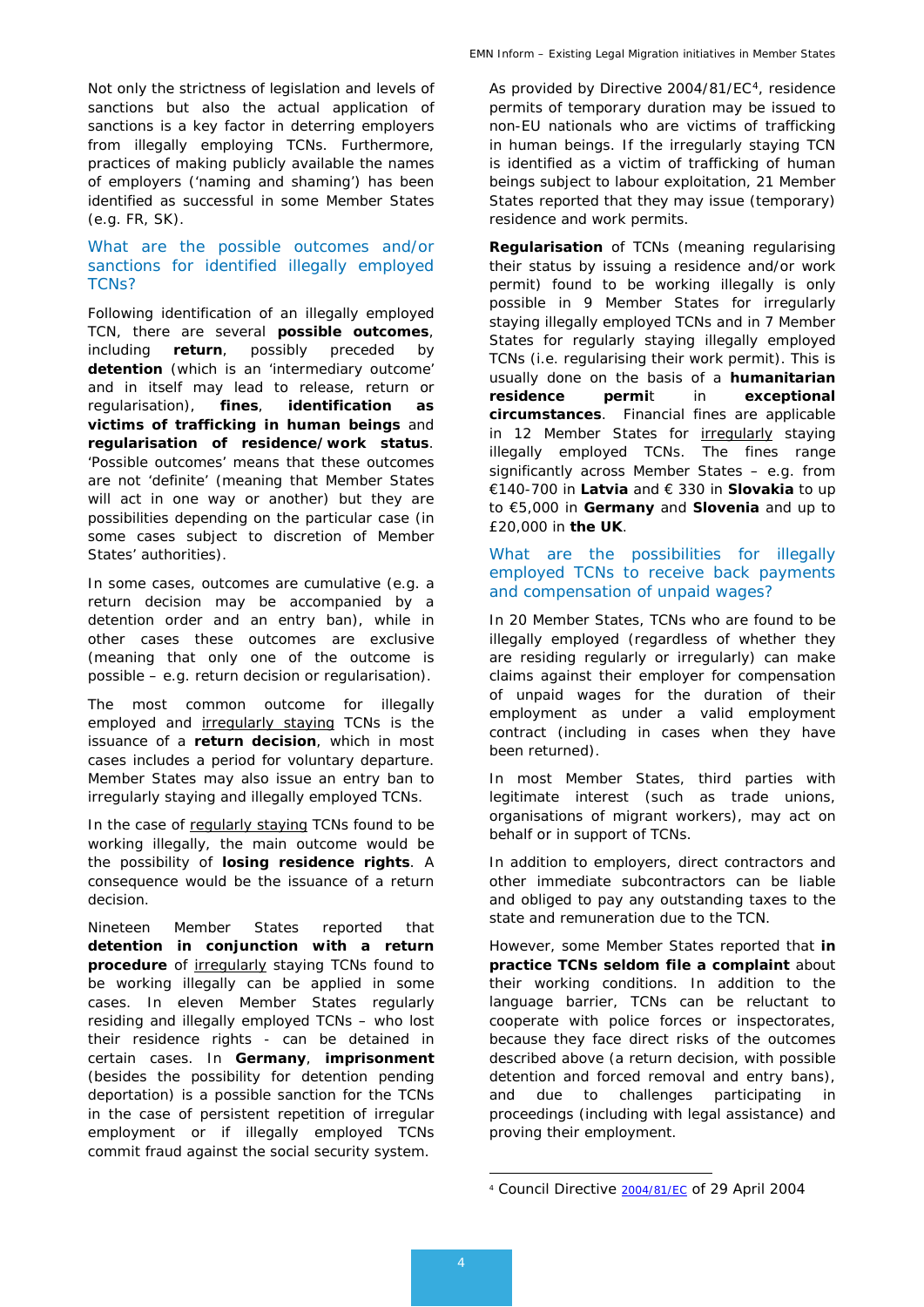Although statistics are not available, some Member States reported that in practice, there is a very limited number of cases where the worker actually receives due compensation.

#### *What are the channels which provide information to illegally employed TCNs?*

While the majority of Member States provide general information on employment without specifically targeting illegally employed TCNs, only a limited number of the Member States (11 Member States) reported that they provide for information **specifically to illegally employed TCNs** on their rights. There is variation in terms of when any information on rights is provided to the TCN, by whom and in what way; all of which can impact on understanding and ability to act on the information.

Initiatives by civil society and social partners have been implemented in a number of Member States, including offering counselling and legal support for TCNs working illegally, in particular those TCNs who are subject to exploitation.

As outlined in the **2015 EU Agenda on Migration** and as demonstrated by the findings of this Study, although Member States have adopted a number of safeguards and measures in this field, action against illegal employment of TCNs needs to be stepped up, notably in introducing and implementing protective measures and risk assessments to improve identification. Such measures (if effectively implemented) are expected to ultimately increase the number of identified cases and convictions for employers, which is still very low in some Member States (as demonstrated by the partial data provided in this Study).